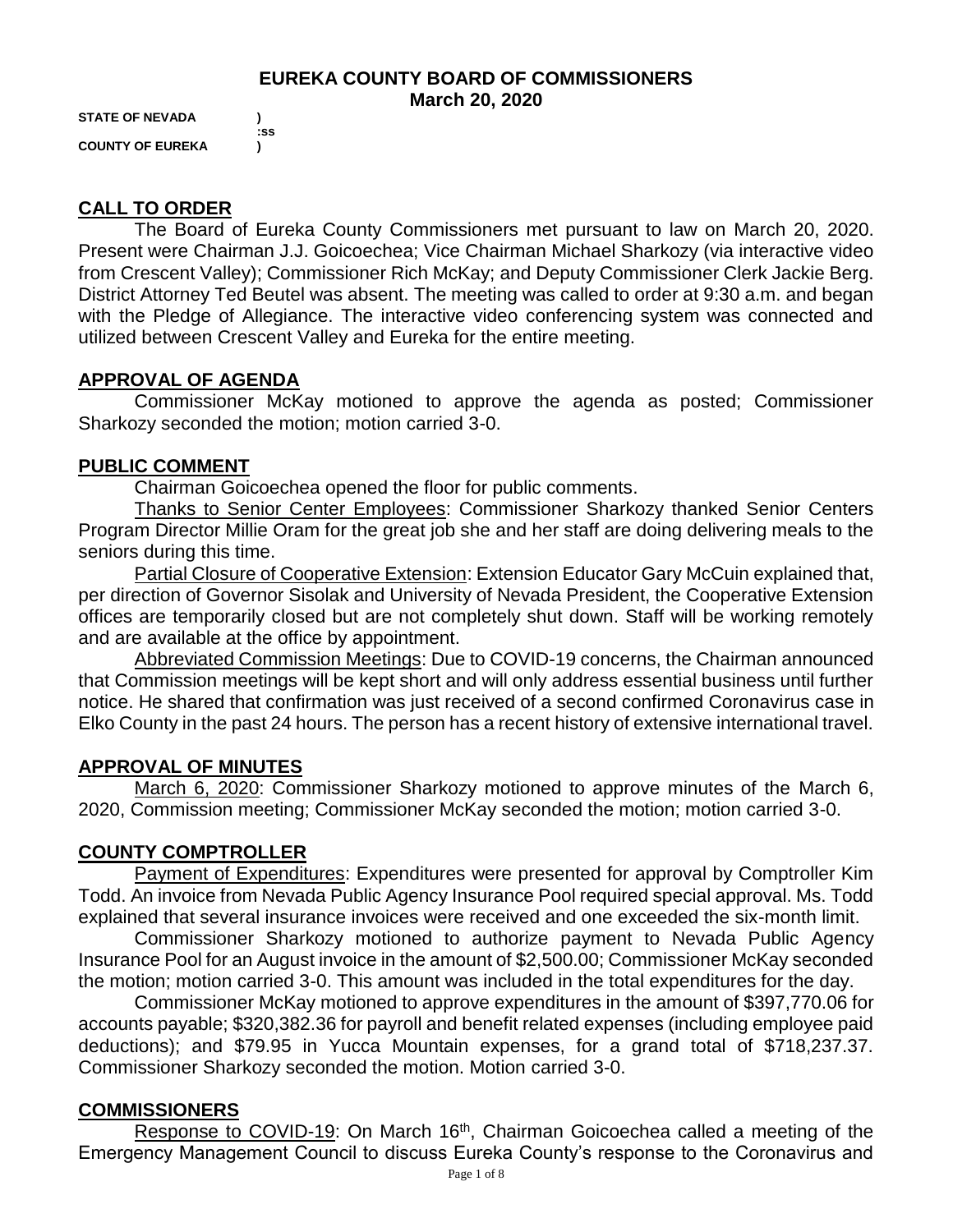what local authorities can do to best protect the County and its citizens. Council members include Chairman Goicoechea, Emergency Management Officer Ron Damele, Sheriff Jesse Watts, EMS Director Kenny Sanders, and School District Superintendent Tate Else. District Attorney Ted Beutel also sits on the Council, but was away on family business.

The Council met again on the morning of March 18<sup>th</sup>, met with County department heads on the afternoon of March 18<sup>th</sup>, and met again on March 20<sup>th</sup> prior to the Commission meeting. It is working hard to take a proactive approach and does not yet feel it is necessary to declare a State of Emergency in Eureka County (as several other Nevada counties have done). Chairman Goicoechea shared that he initially felt the virus was just another flu, but after doing research he has learned this is a very aggressive and highly contagious virus.

The Council's press release, issued on Monday, was read into the record.

### **EUREKA COUNTY, NEVADA EMERGENCY MANAGEMENT COUNCIL**

#### **NEWS RELEASE – FOR IMMEDIATE RELEASE March 16, 2020**

The Eureka County Emergency Management Council announced on March 16, 2020, the immediate implementation of proactive measures to safeguard the citizens of Eureka County against health threats related to the Coronavirus (COVID-19). These measures will remain in place until further notice.

Following Governor Sisolak's announcement of a State of Emergency, followed by action on March 15<sup>th</sup> to temporarily close all Nevada schools and certain State Offices, and with confirmed cases of Coronavirus in the State (including one related death), Eureka County is taking the following steps to immediately suppress spread of the infectious Coronavirus into and within Eureka County.

Due to this rapidly evolving threat, effective immediately, the following Eureka County facilities will be closed until further notice: Eureka Swimming Pool; Eureka Opera House; Eureka Sentinel Museum, and Eureka County Senior Centers in both Eureka and Crescent Valley. (The Senior Centers will continue serving the senior citizens by delivering meals during this time.) All other county offices will remain open.

The Board of Eureka County Commissioners will continue to meet at its regularly scheduled times to conduct *essential* business only. Under direction of the Eureka County Emergency Management Council, all non-critical meetings of other boards and committees within the county will be temporarily suspended. In addition, all non-essential travel by all county employees is suspended until further notice.

In order to limit spread of this pandemic, the Eureka County Emergency Management Council encourages the citizens of Eureka County to remain home if you are sick, limit travel, avoid social interactions, and practice public health measures and recommendations, particularly related to hygiene.

The Eureka County Emergency Management Council will continue to work with State agencies, Nevada Association of Counties, and Eureka County officials to determine the best course of action to protect the citizens of Eureka County.

For more information, please call 775-237-5372 (Public Works/Emergency Management of 775-237-7211 (County Commissioners).

Members of the Eureka County Emergency Management Council include: County Commission Chairman JJ Goicoechea, Emergency Management Officer Ron Damele, Sheriff Jesse Watts, EMS Director Kenny Sanders, District Attorney Ted Beutel, and Eureka County School District Superintendent Tate Else.

###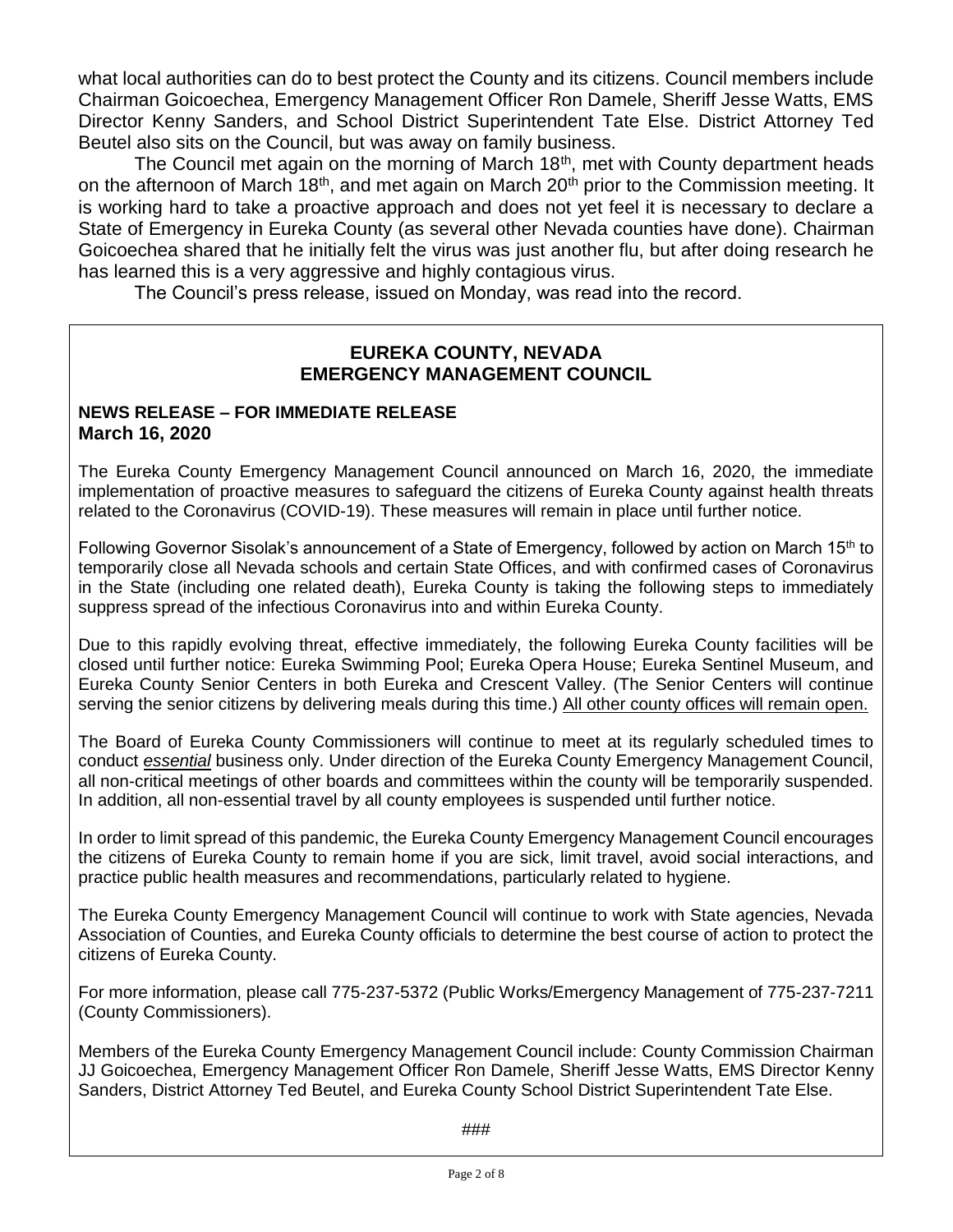Emergency Management: Emergency Management Officer Ron Damele reported that, as of that morning, there were no confirmed cases of Coronavirus in Eureka County. All meetings within the County are suspended except for the Board of County Commissioners. Travel for County employees has been restricted to emergencies only. Several County facilities, where groups typically gather, have been closed, and the Courts have restricted their duties. He stated the County has no exceptional requests and there are no critical shortages at this time.

Senior Centers: Chairman Goicoechea has heard a lot of good feedback regarding the home-delivered meals by the Senior Centers in Eureka and Crescent Valley, as well as distribution of Food Bank supplies. He and Commissioner McKay added their appreciation to Commissioner Sharkozy's thanks earlier in the day. The Chairman inquired about any needs the Centers may have. Program Director Millie Oram replied that they have been able to receive all orders, except for bottled water and toilet paper, but the Centers have an adequate supply of those items and plenty of food.

Ambulance & EMS: EMS Director Kenny Sanders stated that individuals experiencing flulike symptoms are encouraged to go to the local clinic or hospital themselves rather than calling for an ambulance. Clinics and hospitals are asking individuals to call first for special instructions, as patients with flu symptoms may be asked to use an alternate entrance and other measures to minimize the chance of infecting others.

Chairman Goicoechea explained that if a patient with respiratory symptoms is transported by ambulance, the vehicle is out of service for two hours for UV sterilization. Transporting patients with flu systems also puts a strain on the already limited emergency response staff.

County Offices: County offices remain open, but workers are encouraged to work electronically and telephonically as much as possible. The Council asked Treasurer Pernecia Johnson to implement measures that will encourage the public to conduct business without physically going to County offices.

Ms. Johnson explained that County offices that accept payments are: Treasurer, Clerk Recorder, Assessor, District Court, Justice Court, Public Works, Sheriff's Office, and Juvenile Probation. At the request of the Emergency Management Council, she is working to have the 2.5% bank fee absorbed by the County when parties pay by credit card either online or by phone. Credit card fees still apply to in-person payments at County offices. On a case by case basis, her office will consider waiving a portion or all of the interest and penalties on personal and real property taxes when parties pay online, by phone, or by mail.

Chairman Goicoechea requested that the Board ratify the decision for the County to absorb credit card fees to limit interaction between staff and the public as a means to prevent exposure to the Coronavirus.

Commissioner Sharkozy motioned to waive the 2.5% credit card bank fee on a temporary basis, with the fee absorbed by Eureka County, when parties pay for any charges collected by Eureka County, so long as they pay online or over the phone. Commissioner McKay seconded the motion. Motion carried 3-0.

School District: School Superintendent Tate Else reported that all Superintendents in Nevada participated in a conference call earlier that morning with Nevada Division of Environmental Protection. The question being asked by all schools within the State, which were closed effective March 16<sup>th</sup>, is whether the anticipated back-to-school date of April 6<sup>th</sup> will hold. There are concerns because the Governor's 30-day closure of non-essential businesses, announced March 17<sup>th</sup>, will extend beyond April 6<sup>th</sup>. The State Superintendent did assure schools that a week's notice will be given before classes resume, whether that is April  $6<sup>th</sup>$  or not.

Easter Activities: Most religious organizations have agreed to forego Easter celebrations, and Easter Egg Hunts have been cancelled.

Testing Concerns: There is a shortage of testing kits for COVID-19, but the Emergency Management Council is working with State partners and the Congressional delegation on accelerated solutions.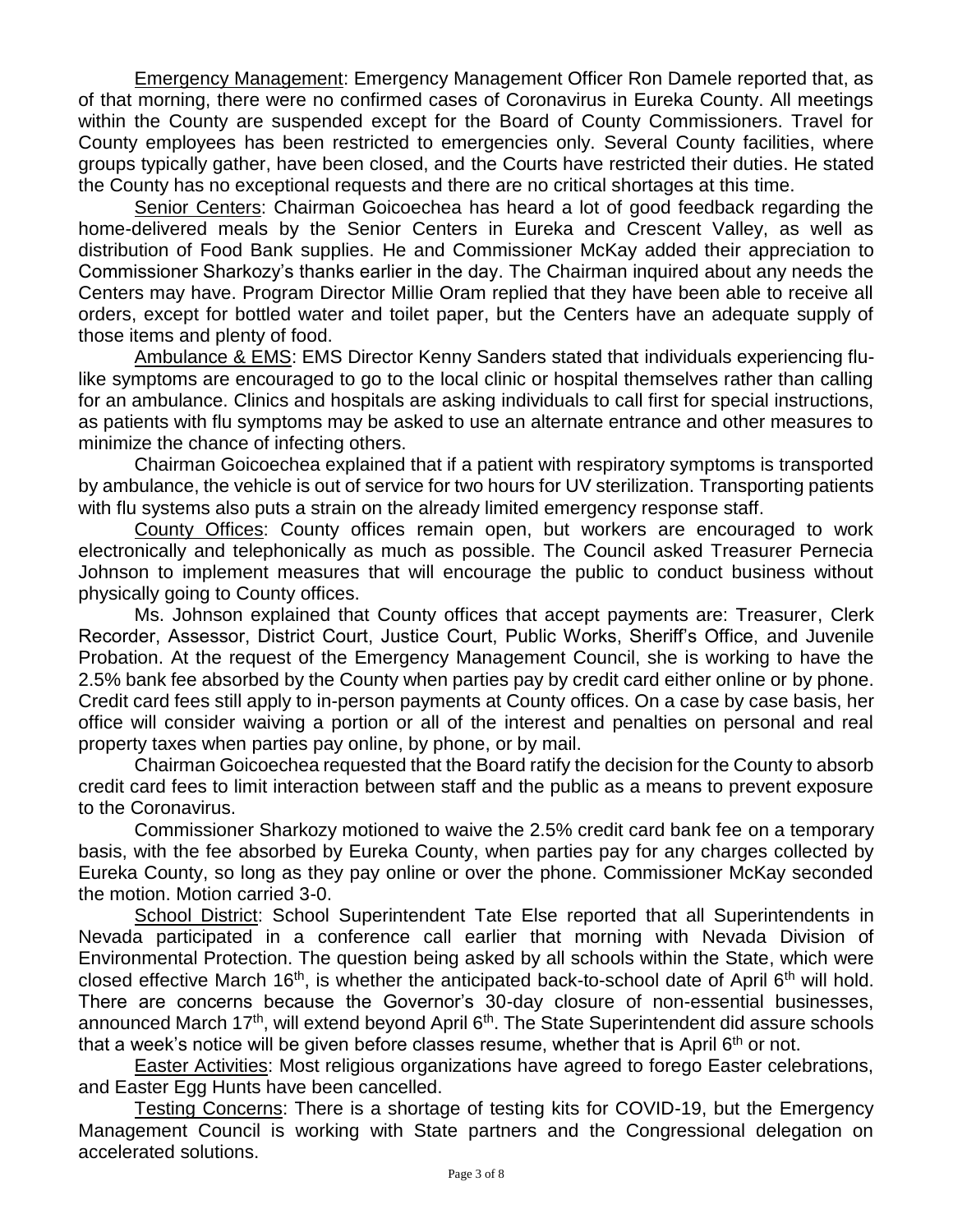County Website: Changes occur almost hourly, but updates will be posted on the County website: [www.co.eureka.nv.us](http://www.co.eureka.nv.us/). The Chairman thanked Sheriff Watts for dispelling rumors that were starting to circulate on social media. He encouraged the public to contact Emergency Management or the Commissioners to confirm facts or if there are questions.

Questions & Answers: Jim & Donna Moyer, local restaurant owners, were concerned how the Governor's directive affected them.

Chairman Goicoechea commented that the Governor's press release asked restaurants to close for sit-down meals, but food may be offered for takeout or home delivery. The Governor asked that bars and restaurants suspend sales of retail liquor and that only packaged beer and liquor be sold. Some are questioning the legality of directing private business owners to close their businesses, and a more definitive order may be forthcoming from the Governor. The Chairman encouraged all businesses to practice social distancing when serving the public.

On the night of the Governor's press release (March 17<sup>th</sup>), Chairman Goicoechea, reached out to the Governor's office by phone requesting a variance for Eureka County as an underserved area, noting the restaurants are meeting a tremendous need with the influx of new workers into the area, many of whom are residing in motels, campers, etc. The Governor's office acknowledged the concerns, but no variance was granted.

County employee Ashley Adams felt it is only a matter of time before Eureka is affected first-hand by the Coronavirus. She asked if employees, who miss work due to illness or to care for sick children, must use sick leave and other paid leave or if the County will offer an alternative.

Chairman Goicoechea responded that County officials are very aware of this concern and there are already County employees who may be affected. The County is trying to make the right decisions at the right time. Paid administrative leave is not being offered at this time, but as conditions change officials will consider those hard decisions. This is precisely why the Council is working with staff to limit exposure and to limit risk.

County Board of Health: Chairman Goicoechea clarified that this agenda item had no correlation with the Coronavirus. It was recently discovered that appointments on the County Board of Health (pursuant to NRS 439) had expired and current appointments had not been made. The Commissioners and Sheriff are all members of the County Board of Health by default. Statute outlines that a local health professional should be selected as the County Health Officer, and this person serves as the Chairperson and must be paid a minimum stipend of \$25.00 per month.

Tamisha Pena, Advanced Practice Nurse at the Eureka Clinic, has agreed to serve as the County Health Officer and Chairman Goicoechea nominated EMS Director Kenny Sanders as Deputy County Health Officer.

Commissioner McKay motioned to confirm appointments to the County Board of Health as follows: Tamisha Pena as County Health Officer for a two-year term to be paid a stipend of \$25.00 per month; Kenny Sanders as Deputy County Health Officer for a two-year term; Chairman Goicoechea, Commissioner Sharkozy, Commissioner McKay, and Sheriff Watts as members, with service concurrent with elected terms. Commissioner Sharkozy seconded the motion. Motion carried 3-0.

Budget for NNEMSC Donation: Correspondence was received from Executive Director Sue Herrman on behalf of Northern Nevada EMS Consortium requesting a donation for the upcoming fiscal year. NNEMSC is a nonprofit organization that collaborates with MedX AirOne to provide air medical transports to residents of member counties. The Consortium is supported by donations from member counties and other sources. MedX AirOne accepts commercial insurance, Medicaid, and Medicare as payment in full for residents of member counties. Noninsured residents are also covered and patients will never receive a bill.

The letter referenced Eureka County's donation of \$6,000.00 for the current fiscal year. The following statistics were also provided: In Calendar Year 2019, MedX AirOne transported 82 patients from Eureka County and, in addition, transported 20 Eureka County residents from hospitals in Elko and Ely to other care facilities.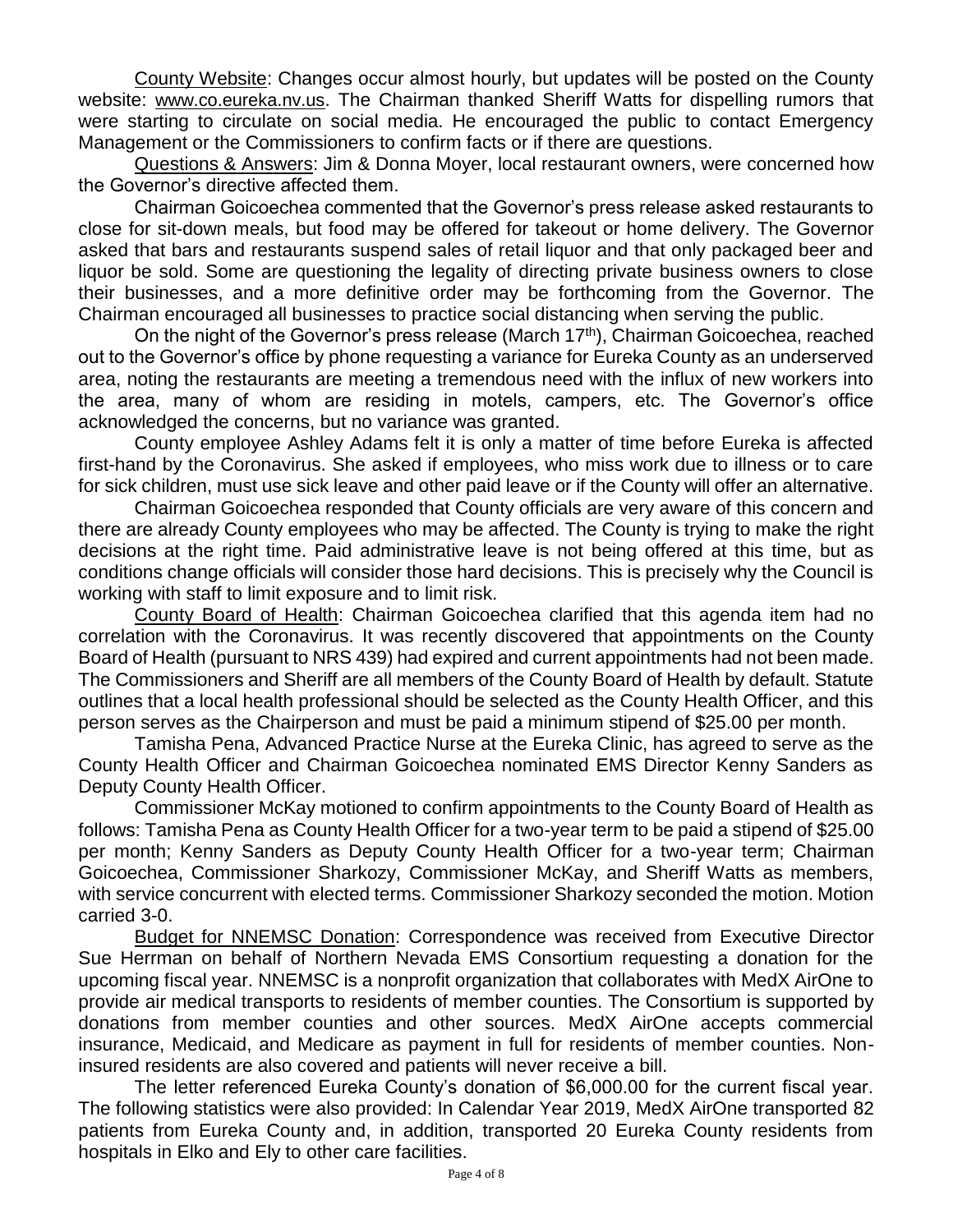Commissioner Sharkozy motioned to budget \$6,000.00 to be paid to Northern Nevada EMS Consortium in Fiscal Year 2020-2021; Commissioner McKay seconded the motion; motion carried 3-0.

Protest Change Application on 89458: Jake Tibbitts explained that this change application before the State Engineer raises some concerns. It doesn't appear to be in accordance with the permit terms for the underlying water right. And under Nevada Water Law, water must now be delivered in accordance with the final Order of Determination in the Relative Rights in & to All Waters of the Diamond Valley Hydrographic Basin (issued January 31<sup>st</sup>). The water rights holder is requesting more water in this change application than granted in the Order. This is coupled with ongoing legal issues related to these same water rights, including an appeal by Eureka County pending before the Nevada Supreme Court.

Commissioner McKay motioned to file a formal protest on water right Application to Change 89458, and authorized the Chairman to sign the protest outside of the meeting; Commissioner Sharkozy seconded the motion; motion carried 3-0.

Letter Supporting JOIN: Commissioner Sharkozy motioned to send a letter to Nevadaworks supporting JOIN Inc. as part of JOIN's proposal to Nevadaworks requesting funding for the Adult, Dislocated Worker, and Out-of-School Youth Programs. Commissioner McKay seconded the motion. Motion carried 3-0.

#### **JUVENILE PROBATION**

Grad Nite 2020: Juvenile Probation Officer Steve Zimmerman said the 2020 Grad Nite is tentatively scheduled for June 5<sup>th</sup>, but it is not clear yet if it will be cancelled due to the Coronavirus threat. The Commissioners have donated \$500.00 in previous years for the event, and Mr. Zimmerman requested the same amount should the event go forward.

Commissioner McKay motioned to donate \$500.00 to the 2020 Eureka County High School Grad Nite event scheduled for June  $5<sup>th</sup>$ , to be paid from miscellaneous grants in the Commissioners' budget. Commissioner Sharkozy seconded the motion. Motion carried 3-0.

### **SHERIFF**

Advanced Step Hire: Sheriff Jesse Watts requested authorization to hire a Deputy Sheriff III at an advanced step due to his previous training and experience. Commissioner McKay motioned to authorize an advanced step hire for a Deputy Sheriff III, pursuant to Personnel Policy 5.7.3; Commissioner Sharkozy seconded the motion; motion carried 3-0.

#### **ASSESSOR**

Government Assurance Software Inc.: Assessor Michael Mears reported in earlier meetings the deficiencies that multiple Nevada counties are experiencing with the Devnet CAMA (computer assisted mass appraisal) software. After seriously considering his options, the Assessor decided to enter into a software contract with another vendor, Government Assurance Software Inc., whose capabilities have been proven in another Nevada county. An agreement and work plan were signed with GSA on March 9<sup>th</sup>, and the contract with Devnet was terminated that same day.

The work plan schedules software conversion to begin July 1<sup>st</sup>, but Mr. Mears will work with the company to begin conversion as early as possible. The current budget has funds to support any milestones reached before the end of the fiscal year, and Mr. Mears requested authority to expend funds that are budgeted both in the current fiscal year and the upcoming fiscal year for this software conversion.

Commissioner McKay motioned to authorize expenditure of funds budgeted for data processing conversions in the Capital Projects Fund in both Fiscal Year 2019-2020 (current) and Fiscal Year 2020-2021 (upcoming) for conversion to CAMA software with Government Assurance Software Inc. Commissioner Sharkozy seconded the motion. Motion carried 3-0.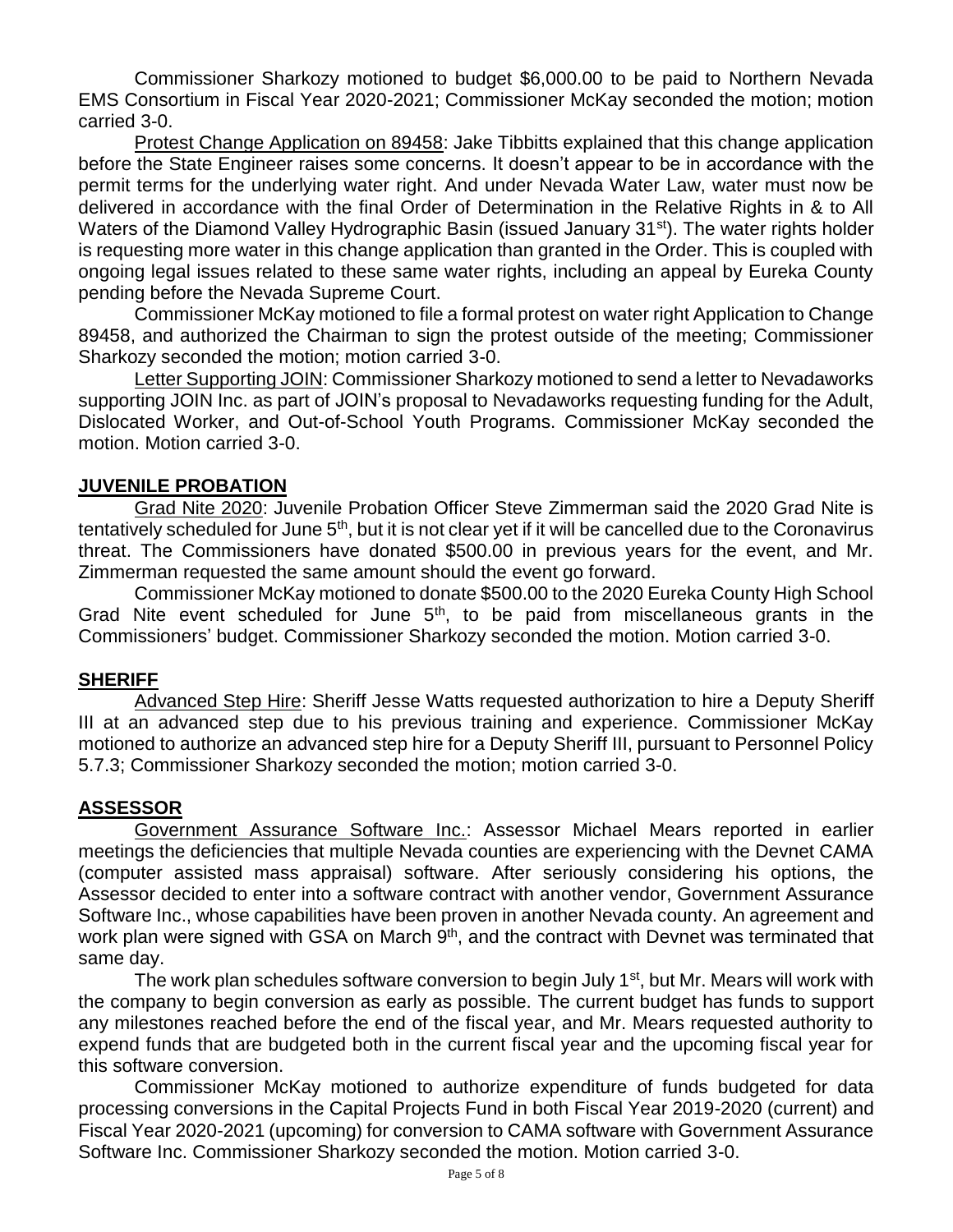### **CLERK RECORDER**

Map Cabinet: Clerk Recorder Lisa Hoehne originally budgeted funds to purchase a map cabinet in the next fiscal year, but has available funds to purchase one in the current fiscal year. She explained the cabinet will allow staff to access maps individually rather than looking through large heavy books to find a map.

Commissioner McKay motioned to approve purchase of a map cabinet for the Clerk Recorder's office in an amount not to exceed \$4,000.00 to be paid with monies budgeted for capital outlay in the Clerk Recorder budget. Commissioner Sharkozy seconded the motion. Motion carried 3-0.

Voter Registration Security: Staff from the Nevada Secretary of State's office visited Ms. Hoehne's office on February 28<sup>th</sup> as part of the process to implement a multi-factor authentication process to protect voter registration data. This was discussed at the last meeting and the Board requested more information on who will own the hardware and how soon expenditures will be reimbursed.

Ms. Hoehne confirmed that Eureka County will own any related hardware and the Secretary of State will reimburse the costs with HAVA (Help America Vote Act) funds as soon as receipts are submitted. Total estimated cost for Eureka County is \$30,208.80.

Commissioner Sharkozy motioned to approve expenditure of funds, not to exceed \$31,000.00, to establish a segregated domain to secure voter registration data, with all monies reimbursed from the Nevada Secretary of State with funds budgeted for the Help America Vote Act. Commissioner McKay seconded the motion. Motion carried 3-0.

Consideration of Paper-Only Primary Election: Ms. Hoehne informed that, coinciding with the State's efforts to control spread of the Coronavirus, the Secretary of State and County Clerks are discussing the possibility of an all-paper Primary Election, whereby all voters will receive paper ballots by mail rather than voting at the polling place on Election Day. A final decision has not been made by Secretary Cegavske, but the Clerks are considering this as a possible option.

### **PUBLIC WORKS**

Hiring Freeze Waiver – Senior Facilities Operations Assistant: Assistant Public Works Director-Administration Joyce Jeppesen informed that Patricia Peek's last official day working for the County will be June 2<sup>nd</sup>. Future plans for this position include an initial reduction in tourism efforts to allow the new employee to focus on Opera House operations and scheduling.

Commissioner Sharkozy motioned to waive the hiring freeze and authorize Public Works to hire a Senior Facilities Operations Assistant for the Eureka Opera House; Commissioner McKay seconded the motion; motion carried 3-0.

Landfill Building Expenses: A new office building for the Eureka Landfill was approved in November at a cost of \$19,000.00. Upon arrival, the utility crew completed all upgrades in-house at a savings to the County. This included installation of a generator, heating, and light fixture upgrades. Public Works requested that the Board approve these expenses.

Commissioner McKay motioned to ratify additional expenses related to the new office building at the Eureka Landfill, in the amount of \$5,965.49, to be paid with monies budgeted for capital outlay in the Capital Projects Fund. Commissioner Sharkozy seconded the motion. Motion carried 3-0.

### **NATURAL RESOURCES**

Portable Flow Meter: Natural Resources Manager, Jake Tibbitts, provided a quote from Corbin Knowles, LLC, for a portable flow meter. This purchase can be made under a reducedprice quote to the State of Nevada for the same meter. It will be used by County departments, producers under the Diamond Valley Groundwater Management Plan, and other County residents.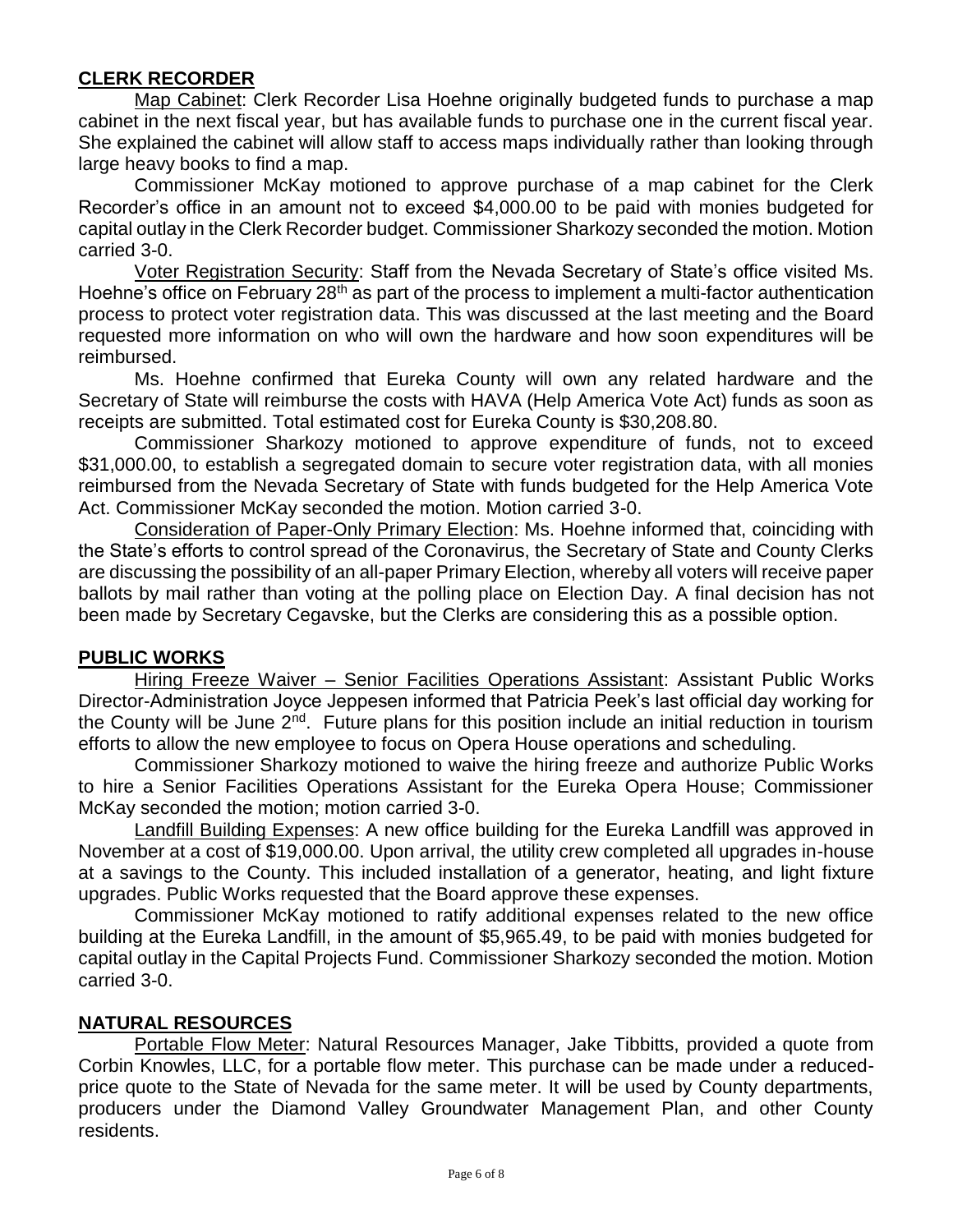Mr. Tibbitts relayed that Corbin Knowles is a specialist with the Idaho Division of Water Resources who is responsible for creating the current water measuring system utilized by the State of Idaho. Mr. Knowles will provide continued support to the County for this meter.

The Diamond Valley Groundwater Management Plan requires calculation of net irrigation water requirements, and this portable meter can be used to fill in data gaps when a permanently installed meter fails due to a power bump or other issue. Parties wishing to use the portable flow meter will be required to work with Consulting Hydrogeologist Dale Bugenig or Water Manager Bryce Vorwaller, since a certain level of expertise and knowledge is required for operation.

Commissioner McKay motioned to approve purchase of a Fuji Porta Flow C Ultrasonic Portable Flow Meter from Corbin Knowles, LLC, under a reduced-price quote in an amount not to exceed \$8,300.00, to be paid from the Water Mitigation Fund. Commissioner Sharkozy seconded the motion. Motion carried 3-0.

### **FISCAL YEAR 2019-2020 BUDGET**

Status of Current Year Budget: This item was included on the agenda to ensure that departments are cognizant of budget status as the County approaches final months of the current fiscal year. Chairman Goicoechea acknowledged that some departments are experiencing unanticipated costs as Emergency Management ramps up and officials work to address concerns and take proactive health and safety measures due to the COVID-19 pandemic.

EMS Director Kenny Sanders noted that suppliers and vendors are dramatically increasing prices, especially for health and medical supplies, in response to the crisis and the increased demand for these items.

The Chairman asked the Comptroller to notify the Commissioners if any departmental budgets drop below the 25% threshold and, if so, this item can be placed on subsequent agendas for further discussion.

### **CORRESPONDENCE**

Correspondence was received from: Eureka County Emergency Management; Eureka County Detention Center; Sheriff Jesse Watts (3); Eureka County Treasurer; Planning Commission; Natural Resources Advisory Commission; County Advisory Board to Manage Wildlife; Recreation Board; Juvenile Probation; Seventh Judicial District Court; Eureka County Justice Court; Television District; Eureka Field Office, Dept. of Motor Vehicles; Crescent Valley Town Advisory Board (2); Northern Nevada EMS Consortium (2); Nevada Assoc. of Counites (including temporary Open Meeting Law guidance, and multiple attachments of Declarations of Emergency and/or Coronavirus guidelines from other counties) (2); Central Nevada Regional Water Authority; Tri-County Meeting; Elko County Press Release; Nevada Dept. of Health; Governor's Conference on Agriculture; Nevada Attorney General; Nevada Dept. of Transportation; Nevada Div. of Water Resources; Nevada Gold Mines (2); Nevada Occupational Safety & Health Admin.; Nevada POOL/PACT; Nevada Dept. of Agriculture; National Assoc. of Counties (4); US Dept. of Agriculture, Austin-Tonopah Ranger Dist.; USDA Animal & Plant Health Inspection Service; US Forest Service; Greenwire E&E News; County News email; Governing News email (2); White House Office of Intergovernmental Affairs (3); US Dept. of Homeland Security (5); US Navy (2); US Small Business Admin.; and US Census Bureau (2).

### **PUBLIC COMMENT**

Chairman Goicoechea called for public comments.

Thanks for NNEMSC Commitment: EMS Director Kenny Sanders serves on the Board of Directors for Northern Nevada EMS Consortium. He thanked the County for committing to a donation stating that, not only do donations keep the flights free for residents, they are also used to purchase necessary equipment for fire and EMS agencies within the jurisdiction.

DMV Services Suspended: Assessor Michael Mears reported that all DMV offices in the State, including field offices, are closed indefinitely. He planned to offer DMV services all week